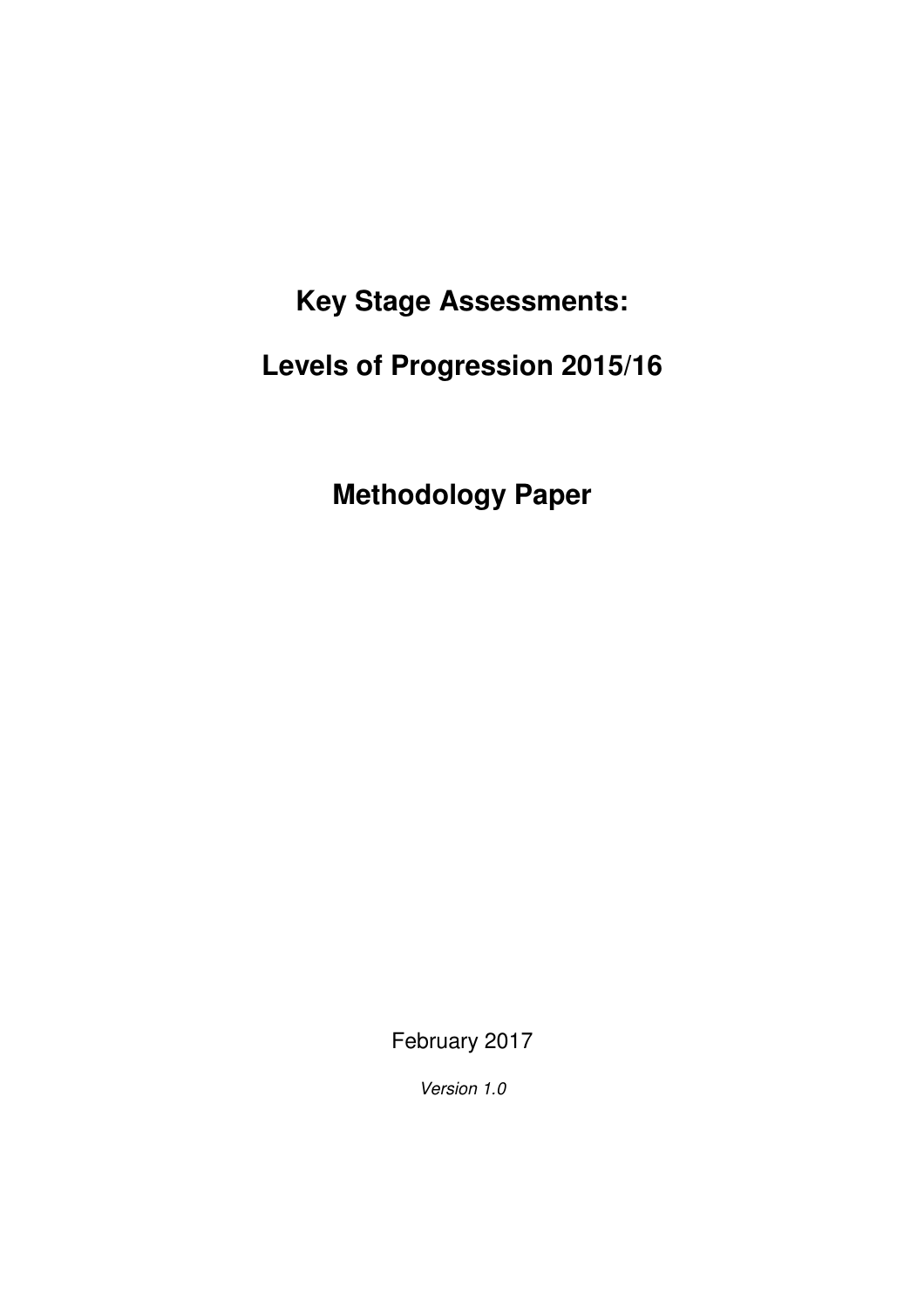# **1. Background**

 This paper outlines the methodology applied by the Department of Education (DE) to 2015/16 Key Stage Assessment data in order to generate specific high-level NI averages which can be utilised by the Department and schools in their key policies and target setting.

 Key Stage Levels of Progression (LoP) are used to measure Literacy and Numeracy targets set out in the Department of Education Strategy 'Count, Read: Succeed' which contains long-term targets by 2019/20. Since 2013/14, ongoing industrial action has heavily impacted on the number of schools submitting their KS data to CCEA (for moderation purposes) and DE. In turn, an exercise has been carried out to firstly determine how representative the 2015/16 returns are within the NI context and, accordingly, adjust the data for non-response within each cohort.

 End of Key Stage Assessments (KSAs) are carried out in primary schools at the end of Year 4 (KS1) and Year 7 (KS2), as well as in post-primary schools at the end of Year 10 (KS3).

# **2. Representativeness of 2015/16 achieved returns**

 Due to industrial action, around a third of all primary schools (31%), and two-thirds of post- primary schools (60%) submitted 2015/16 KSA results. In turn, there is a strong likelihood of non-response bias in any subsequently produced average. Bias arises if the characteristics of non-responding schools (or pupils) differ significantly from those of responding schools (or pupils). The extent of such non-response bias can only be examined by comparing the characteristics of respondents with the distribution of the same characteristics in the entire school population.

 To assess how accurately the sample of 2015/16 LoP data reflect the complete Year 4 (KS1), Year 7 (KS2) and Year 10 (KS3) school populations in Northern Ireland, the characteristics of each group have been compared with those collected through the 2015/16 School Census, an extract of which is presented in Table 2.1.

|                              | KS <sub>1</sub><br><b>Submissions</b><br>(%) | 2015/16<br><b>School Census</b><br>(%) |  |  |
|------------------------------|----------------------------------------------|----------------------------------------|--|--|
| Former ELB Area <sup>1</sup> |                                              |                                        |  |  |
| <b>Belfast</b>               | 17.7                                         | 15.1                                   |  |  |
| Western                      | 14.0                                         | 16.6                                   |  |  |
| <b>North Eastern</b>         | 38.1                                         | 22.2                                   |  |  |
| South Eastern                | 11.3                                         | 21.7                                   |  |  |
| Southern                     | 18.9                                         | 24.4                                   |  |  |
| Gender                       |                                              |                                        |  |  |
| Girl                         | 49.5                                         | 49.0                                   |  |  |
| Boy                          | 50.5                                         | 51.0                                   |  |  |
| FSME <sup>2</sup>            |                                              |                                        |  |  |
| Non-FSME                     | 69.1                                         | 67.9                                   |  |  |
| <b>FSME</b>                  | 30.9                                         | 32.1                                   |  |  |

# **Table 2.1: Comparisons of the distribution of participating school pupils (KS1) with all Year 4 pupils in Northern Ireland, 2015/16**

Notes:

Notes:<br>1. The Education Authority came into existence on 1st April 2015 and assumed the responsibilities of the former Education and Library Boards (ELBs).

2. Free School Meal Entitled (FSME) status was unknown for 18 pupils with submitted KS1 results.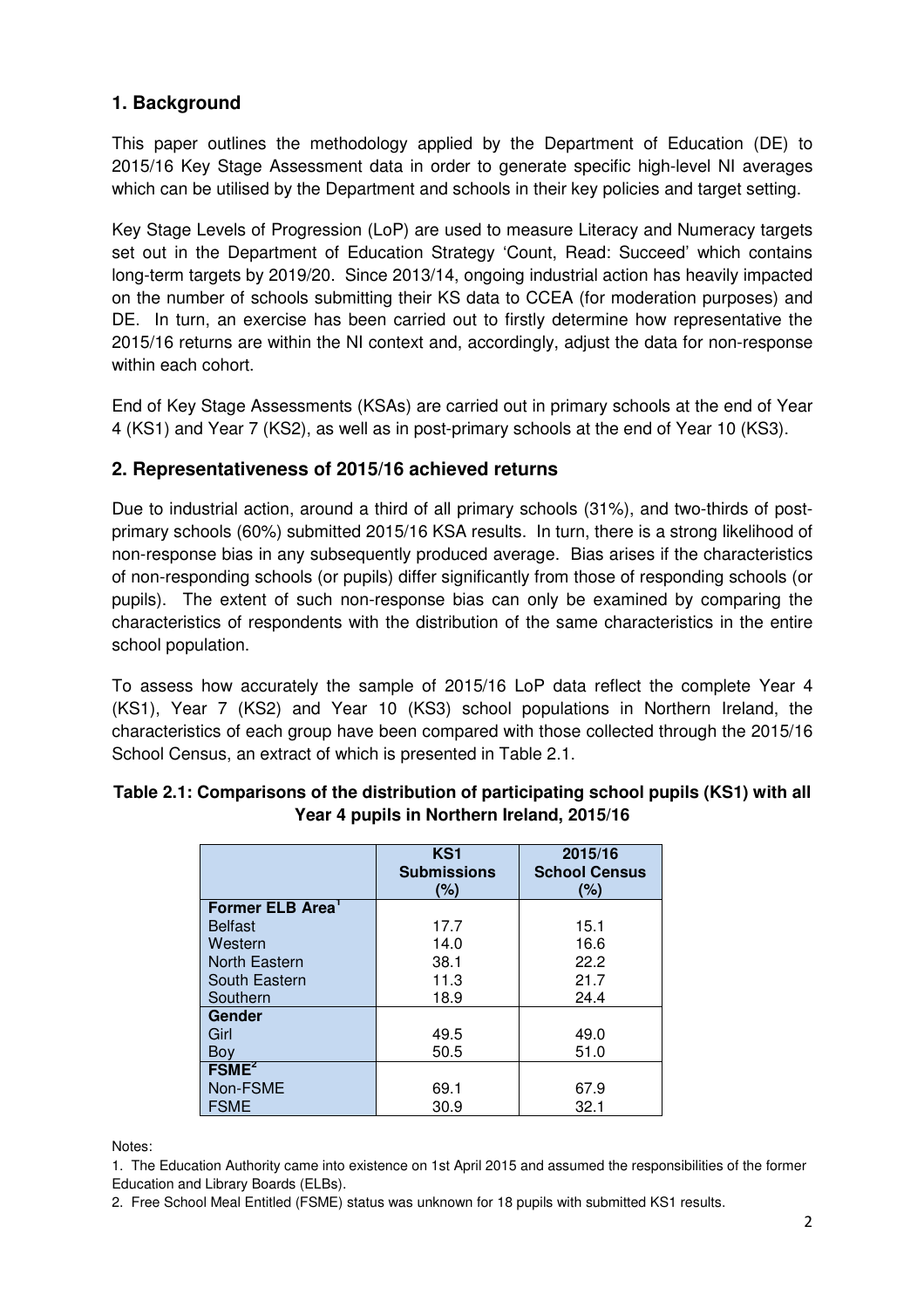# **3. Weighting**

 In order to accurately reflect the composition of Northern Ireland's Years 4, 7 and 10 school populations, weights have been calculated and applied to the data to compensate and adjust for non-response bias in KSA data returns. Figures from the 2015/16 School Census were used to derive 3 individual sets of weights, one for each year group.

 It was considered appropriate to consider school and pupil characteristics, as presented in Table 3.1, as each will, independently and collectively, influence the expected attainment levels at an individual pupil level.

### **Table 3.1: School and pupil characteristics used to construct weights accounting for non-response bias in KS1, KS2 and KS3 Levels of Progression submissions, 2015/16**

|               |                              |                            | <b>Primary</b> |                 |  | Post-<br><b>Primary</b> |
|---------------|------------------------------|----------------------------|----------------|-----------------|--|-------------------------|
|               |                              |                            | KS1            | KS <sub>2</sub> |  | KS3                     |
|               |                              | <b>Belfast</b>             |                |                 |  |                         |
|               |                              | Western                    |                |                 |  |                         |
|               | Former ELB Area <sup>1</sup> | North Eastern              |                |                 |  |                         |
|               |                              | South Eastern              |                |                 |  |                         |
|               |                              | Southern                   |                | ✓               |  |                         |
| <b>School</b> |                              | Controlled                 |                |                 |  |                         |
|               | Management Type              | <b>Catholic Maintained</b> |                |                 |  |                         |
|               |                              | Other $2$                  |                |                 |  |                         |
|               | School Type                  | Grammar                    |                |                 |  |                         |
|               |                              | Non-Grammar                |                |                 |  |                         |
|               | <b>FSME</b>                  | <b>FSME</b>                |                |                 |  |                         |
| <b>Pupil</b>  |                              | Non-FSME                   |                | ✓               |  |                         |
|               | Gender                       | Girl                       |                |                 |  |                         |
|               |                              | Boy                        |                |                 |  |                         |

Notes:

 1. The Education Authority came into existence on 1st April 2015 and assumed the responsibilities of the former Education and Library Boards (ELBs).

 2. Includes schools within 'other maintained', 'controlled integrated', 'grant maintained integrated' and 'voluntary' sectors.

 It should be noted that weighting cannot generate data for certain groups lost through non- response. In this particular exercise, all KS1 and KS2 pupil groupings were represented and only one grouping in KS3 was not represented (i.e. non-grammar pupils from 'other' management type schools in the former BELB).

 While multiple sets of individual weights can be derived based on school (ELB, Type, Management Type) or pupil (Gender, Free School Meal Entitled (FSME)) characteristics, this methodology has focussed on the construction of a single set of pupil-level weights at each Key Stage combining these characteristics given that a pupil's expected attainment will be inter-reliant on a combination of these variables. The set of KS1 weights derived for Year 4 pupils is shown in Table 3.2.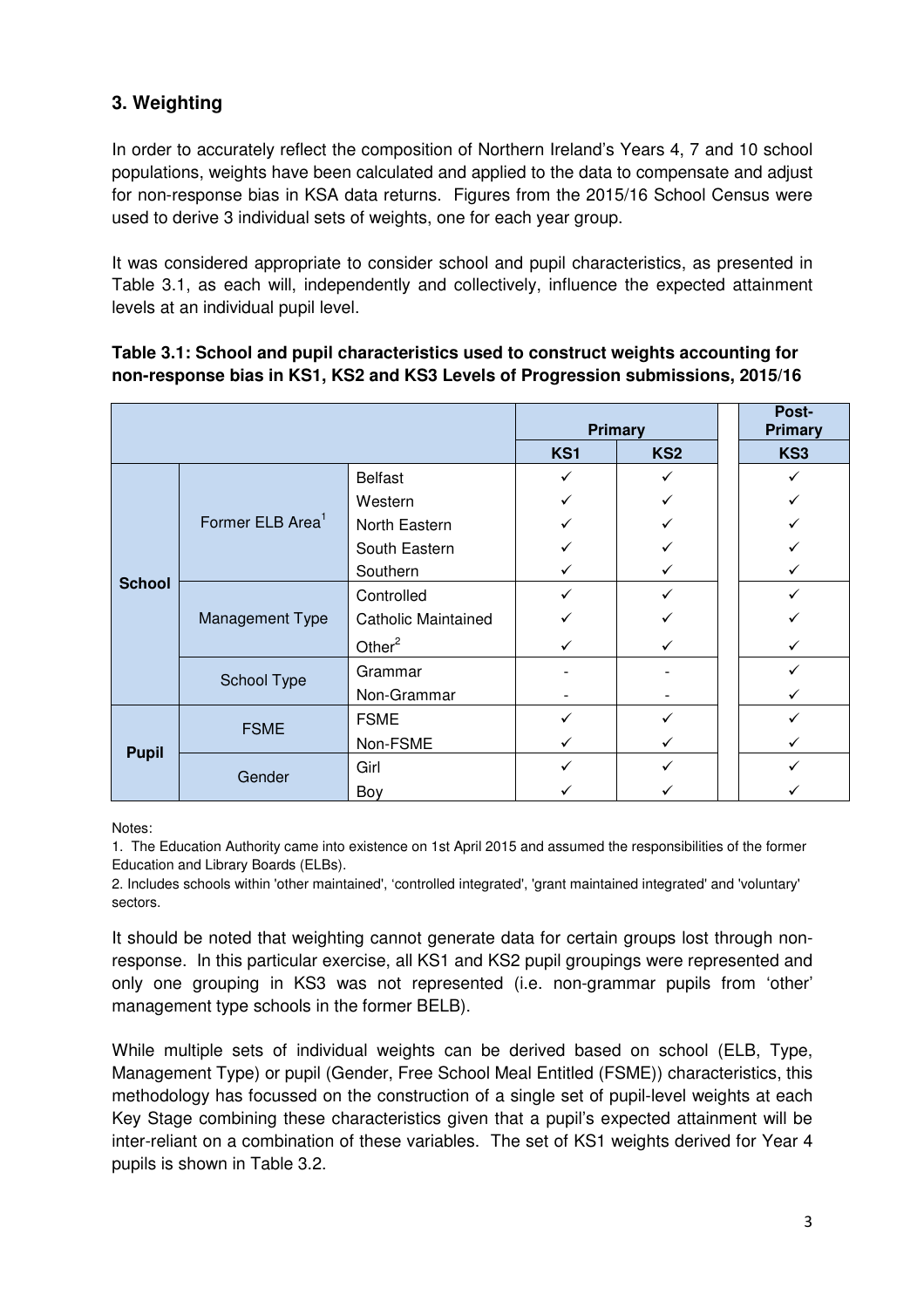| Former ELB Area <sup>1</sup> |                            |             | Gender |            |  |
|------------------------------|----------------------------|-------------|--------|------------|--|
|                              | <b>Management Type</b>     | <b>FSME</b> | Girl   | <b>Boy</b> |  |
| <b>Belfast</b>               | Controlled                 | Non-FSME    | 0.46   | 0.48       |  |
|                              |                            | <b>FSME</b> | 0.58   | 0.52       |  |
|                              | <b>Catholic Maintained</b> | Non-FSME    | 2.13   | 2.71       |  |
|                              |                            | <b>FSME</b> | 1.41   | 1.72       |  |
|                              | Other                      | Non-FSME    | 0.71   | 0.72       |  |
|                              |                            | <b>FSME</b> | 5.60   | 2.06       |  |
| Western                      | Controlled                 | Non-FSME    | 0.66   | 0.68       |  |
|                              |                            | <b>FSME</b> | 0.71   | 0.63       |  |
|                              | Catholic Maintained        | Non-FSME    | 1.46   | 1.59       |  |
|                              |                            | <b>FSME</b> | 3.02   | 2.14       |  |
|                              | Other                      | Non-FSME    | 1.02   | 1.43       |  |
|                              |                            | <b>FSME</b> | 1.17   | 1.05       |  |
| North Eastern                | Controlled                 | Non-FSME    | 0.51   | 0.54       |  |
|                              |                            | <b>FSME</b> | 0.51   | 0.50       |  |
|                              | <b>Catholic Maintained</b> | Non-FSME    | 0.75   | 0.75       |  |
|                              |                            | <b>FSME</b> | 0.66   | 0.65       |  |
|                              | Other                      | Non-FSME    | 0.64   | 0.80       |  |
|                              |                            | <b>FSME</b> | 0.72   | 0.61       |  |
| South Eastern                | Controlled                 |             | 1.92   | 2.00       |  |
|                              |                            | <b>FSME</b> | 2.53   | 2.39       |  |
|                              | <b>Catholic Maintained</b> | Non-FSME    | 1.66   | 1.88       |  |
|                              |                            | <b>FSME</b> | 2.70   | 2.28       |  |
|                              | Other                      | Non-FSME    | 1.42   | 1.40       |  |
|                              |                            | <b>FSME</b> | 1.10   | 1.38       |  |
| Southern                     | Controlled                 | Non-FSME    | 0.89   | 0.86       |  |
|                              |                            | <b>FSME</b> | 0.91   | 0.84       |  |
|                              | <b>Catholic Maintained</b> | Non-FSME    | 1.94   | 2.22       |  |
|                              |                            | <b>FSME</b> | 1.66   | 1.81       |  |
|                              | Other                      | Non-FSME    | 1.16   | 1.09       |  |
|                              |                            | <b>FSME</b> | 0.75   | 1.63       |  |

### **Table 3.2: Details of weights to be applied to KS1 LoP data submitted in 2015/16**

Notes:

 1. The Education Authority came into existence on 1st April 2015 and assumed the responsibilities of the former Education and Library Boards (ELBs).

2. Weights are rounded to 2 decimal places for presentational purposes.

 3. While the data in this table illustrate the 30 separate weighted values derived for Primary School pupils (KS1 and KS2), the number of values doubles at KS3 to incorporate school type (i.e. Grammar and Non-Grammar).

 The effect of applying the above weighting is depicted in Table 3.3 which shows the proportion of Year 4 pupils (KS1) achieving the expected level (Level 2 or above) before and after weighting.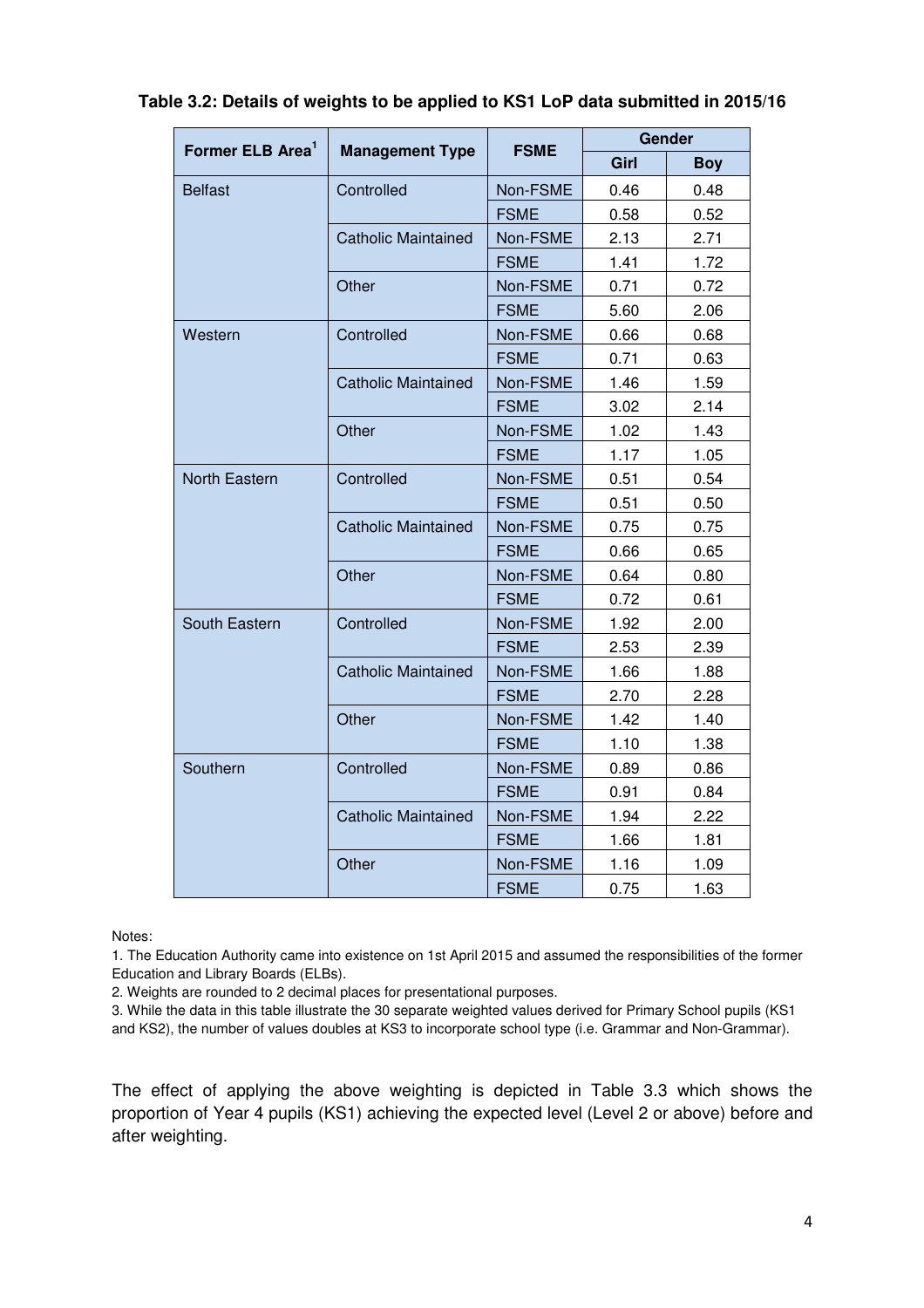| % achieving level 2 or above |             | <b>Unweighted</b><br>% | Weighted<br>% |  |  |
|------------------------------|-------------|------------------------|---------------|--|--|
|                              | Girls       | 90.3                   | 90.5          |  |  |
| Communication                | <b>Boys</b> | 83.9                   | 84.5          |  |  |
|                              | All         | 87.1                   | 87.5          |  |  |
|                              | Girls       | 89.7                   | 90.0          |  |  |
| <b>Using Maths</b>           | <b>Boys</b> | 87.1                   | 87.0          |  |  |
|                              | All         | 88.3                   | 88.4          |  |  |

### **Table 3.3: Effects of weighting on KS1 averages, by gender, 2015/16**

 This technique corrects for over- and under- representation in the various groups when compared with the entire population. Table 3.4 presents an updated version of Table 2.1 showing how weighting has adjusted the proportion of responding schools in line with school census data.

## **Table 3.4: Effects of weighting on the distribution of participating pupils (KS1) with all Year 4 pupils in Northern Ireland, 2015/16**

|                                        | <b>KS1 Submissions</b> | 2015/16    |                             |  |
|----------------------------------------|------------------------|------------|-----------------------------|--|
|                                        | Unweighted %           | Weighted % | <b>School</b><br>Census (%) |  |
| <b>Former ELB</b><br>Area <sup>1</sup> |                        |            |                             |  |
| <b>Belfast</b>                         | 17.7                   | 15.1       | 15.1                        |  |
| Western                                | 14.0                   | 16.6       | 16.6                        |  |
| North Eastern                          | 38.1                   | 22.2       | 22.2                        |  |
| South Eastern                          | 11.3                   | 21.7       | 21.7                        |  |
| Southern                               | 18.9                   | 24.4       | 24.4                        |  |
| Gender                                 |                        |            |                             |  |
| Girl                                   | 49.5                   | 49.0       | 49.0                        |  |
| <b>Boy</b>                             | 50.5                   | 51.0       | 51.0                        |  |
| FSME <sup>2</sup>                      |                        |            |                             |  |
| Non-FSME                               | 69.1                   | 67.9       | 67.9                        |  |
| <b>FSME</b>                            | 30.9                   | 32.1       | 32.1                        |  |

Notes:

 1. The Education Authority came into existence on 1st April 2015 and assumed the responsibilities of the former Education and Library Boards (ELBs).

2. Free School Meal Entitled (FSME) status was unknown for 18 pupils with submitted KS1 results.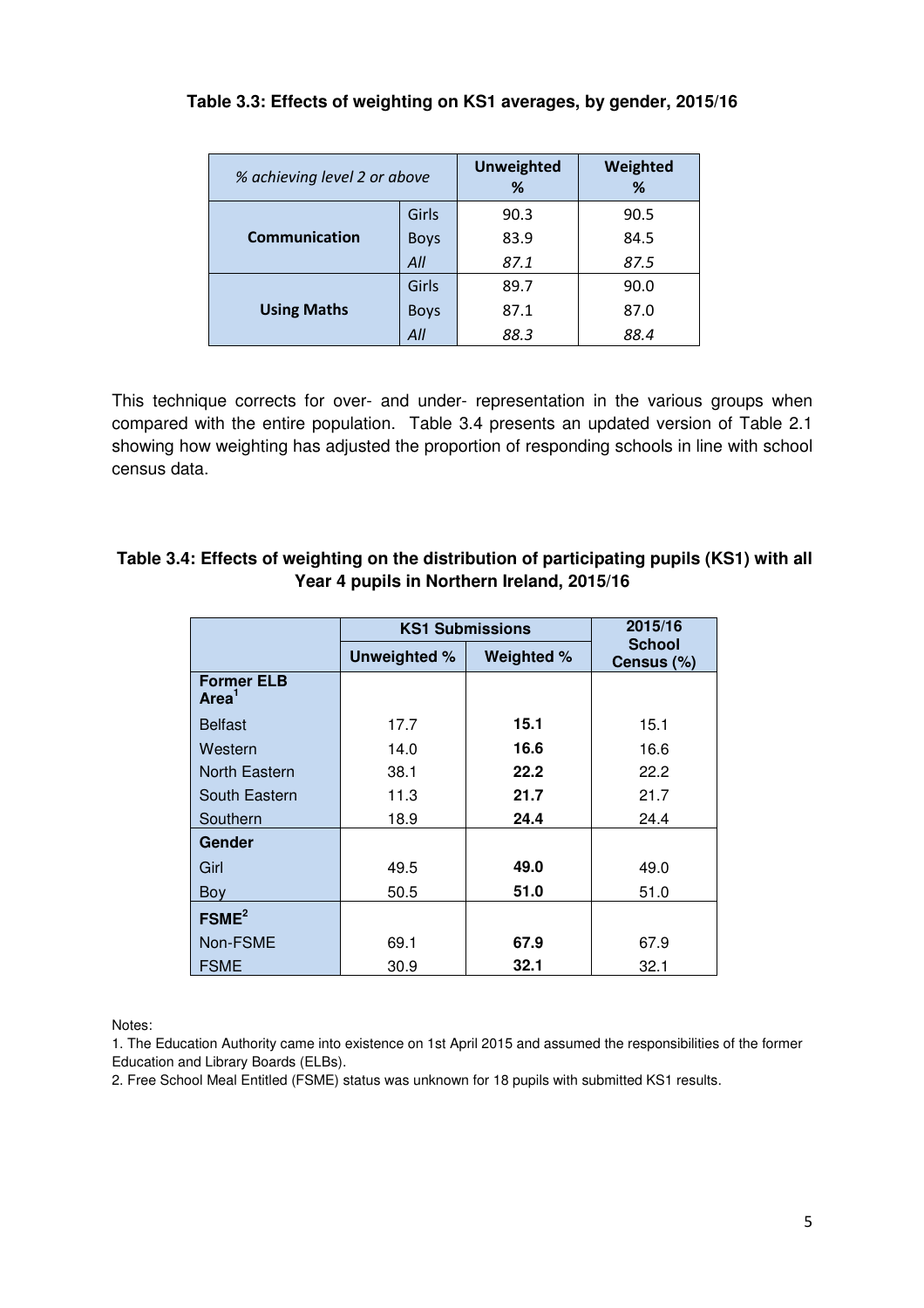# **4. Standard error and confidence intervals**

 Given that only a proportion of schools submitted KSA returns in 2015/16, any averages derived from these data may differ from those that would have been obtained if all schools had responded. The extent of this difference naturally depends on the level of non- response. It is, however, possible to calculate the range of values between which the (true) population figures are estimated to lie. This is known as the confidence interval, sometimes referred to as a margin of error.

 Confidence intervals at the 95% confidence level have been stated alongside the various estimates produced for 2015/16. This means that, while the best estimate represents the weighted mean figure drawn from the data, there is 95% certainty that the true population mean lies between the lower and higher estimates. To put it another way, it is assumed (and accepted) that there is a one in 20 chance that the true population value will fall outside the 95 percent confidence interval calculated for the (best) estimate.

 Confidence intervals have been calculated using the standard error of proportions, using the formula:

$$
se(p) = \sqrt{\frac{p \times (1-p)}{n}}
$$

# **5. Statistical significance of change**

 Because these KSA estimates are subject to sampling error, differences between estimates from successive years or between population subgroups may occur by chance. It is possible to measure whether this is likely to be the case using standard statistical tests and conclude whether differences are likely to be due to chance or represent a real difference.

 For the purposes of this exercise, where differences have emerged as being statistically significant, these have been reported at the 5% (p<0.05) level of probability (two-tailed tests). This means that, for any observed result that is found to be statistically significant, one can be 95% confident that this has not happened by chance. Within Table 6.2, any increases or decreases that are statistically significant at the five per cent level (p<0.05), and are therefore considered to be real, are indicated by a double asterisk (\*\*).

## **6. Results - NI averages**

 Table 6.1 displays weighted headline results at the NI level for KS1, KS2 and KS3 pupils achieving the expected level in both Communication (in English) and Using Maths, together with confidence intervals.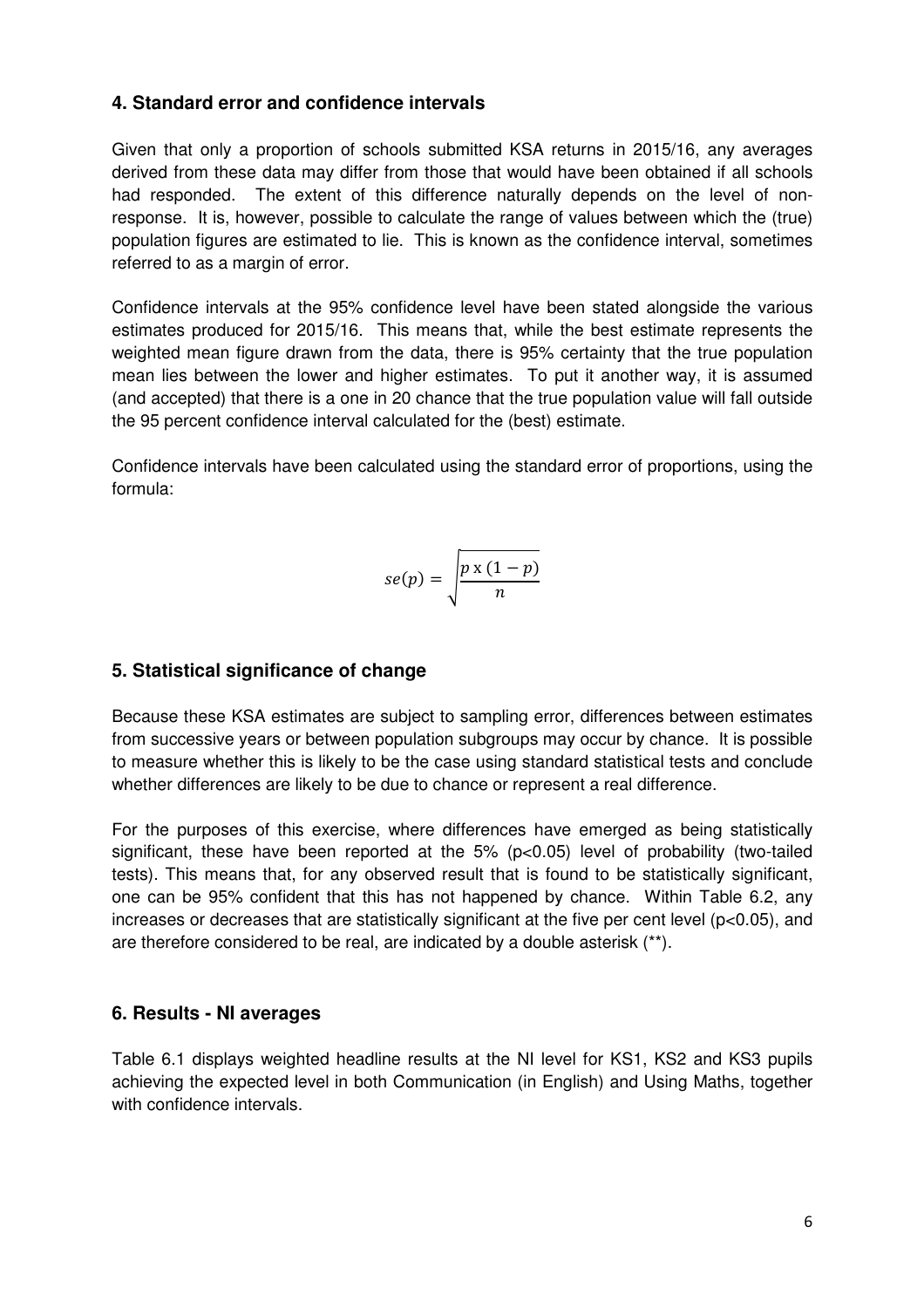## **Table 6.1: Levels of progression in Communication and Using Maths, NI averages with Confidence Intervals 2015/161,2**

|                                       |                     | 2015/16                                                                                                                           |                              |                                |                                        |  |  |
|---------------------------------------|---------------------|-----------------------------------------------------------------------------------------------------------------------------------|------------------------------|--------------------------------|----------------------------------------|--|--|
| % pupils achieving the expected level |                     |                                                                                                                                   | Best Estimate <sup>3</sup>   | Lower<br>Estimate <sup>3</sup> | <b>Higher</b><br>Estimate <sup>3</sup> |  |  |
| KS1                                   | Level 2<br>or above | Communication (English)<br><b>Using Maths</b>                                                                                     | 87.5<br>88.4                 | 86.8<br>87.7                   | 88.2<br>89.1                           |  |  |
| KS <sub>2</sub>                       | Level 4<br>or above | Communication (English)<br><b>Using Maths</b>                                                                                     | 78.0<br>78.7                 | 77.0<br>77.7                   | 79.0<br>79.7                           |  |  |
|                                       |                     | <b>Grammar and Non-</b><br>Grammar:<br>Communication (English)<br><b>Using Maths</b>                                              | 78.2<br>78.7                 | 77.5<br>78.0                   | 78.9<br>79.4                           |  |  |
| KS3                                   | Level 5<br>or above | Grammar:<br>Communication (English)<br><b>Using Maths</b><br><b>Non-Grammar:</b><br>Communication (English)<br><b>Using Maths</b> | 97.6<br>98.0<br>64.1<br>63.6 | 97.2<br>97.6<br>63.0<br>62.5   | 98.0<br>98.4<br>65.2<br>64.7           |  |  |

Source: CCEA (DE)

Notes:

1. Excludes Special and Independent schools.

2. Data have been weighted to account for non-response bias.

 3. The best estimate is the mean figure drawn from the sample. The lower and higher estimates are for the 95% confidence interval. There is 95% certainty that the true population value lies between the lower and higher estimates.

 Results suggest that, in 2015/16, there is no significant difference in the percentage of KS1 pupils attaining the expected level in Communication from that in 2014/15. In contrast, the percentage achieving the expected level in Using Maths at KS1 has seen a fall since 2014/15 (Table 6.2).

 While there is no significant difference in the percentage of pupils attaining the expected level in either subject at KS2, the KS3 outcomes show more variation. Overall, there has been a significant increase in the percentage of post-primary school pupils achieving the expected level in both Communication and Using Maths. However, the underlying data shows there has been a fall in the percentage of Grammar school pupils assessed as achieving the expected level in both subjects while those attending Non-Grammar schools have shown an increase in the percentage assessed as attaining the expected level in Communication and no significant difference in Using Maths (Table 6.2).